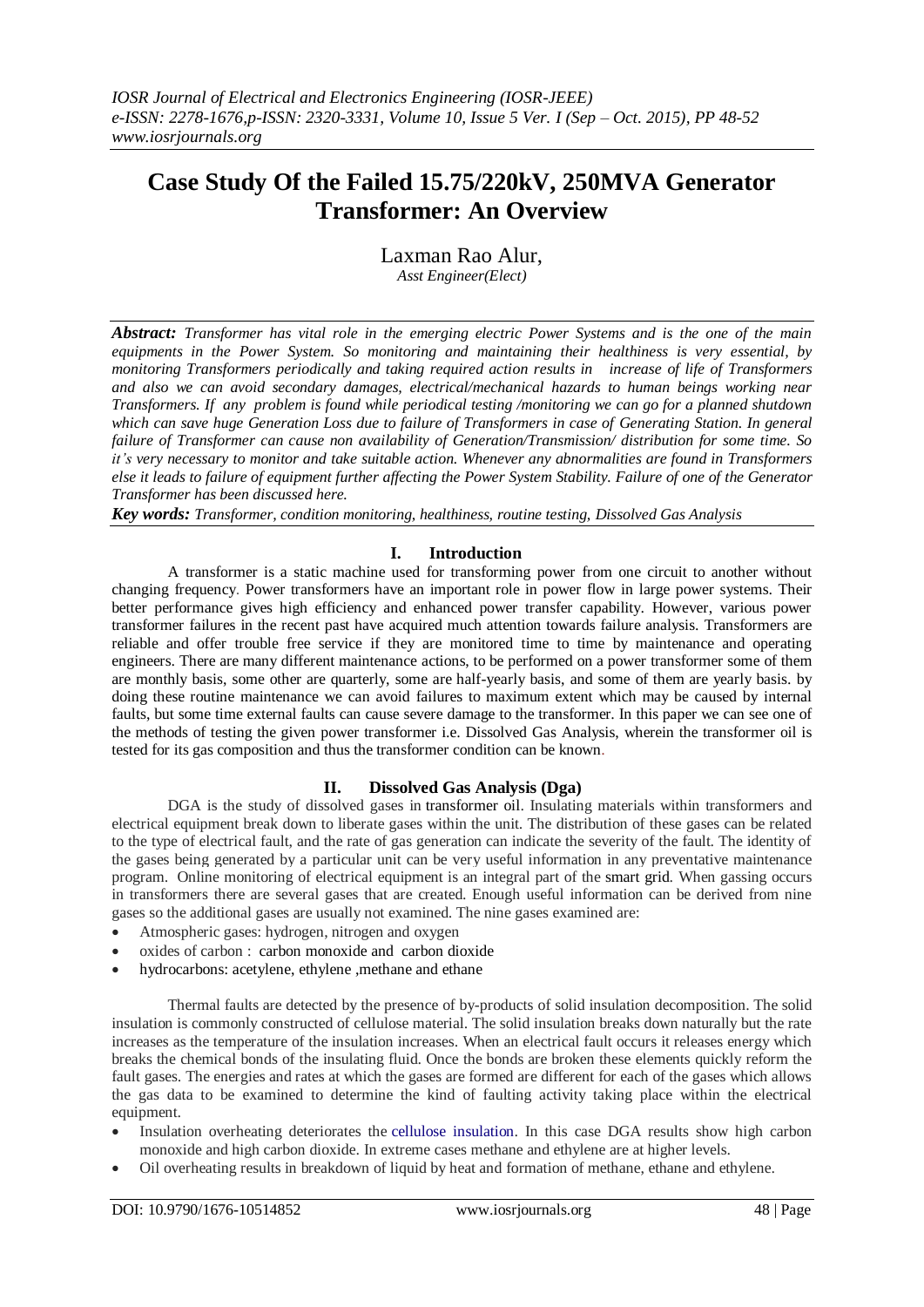- Corona is a [partial discharge](https://en.wikipedia.org/wiki/Partial_discharge) and detected in a DGA by elevated hydrogen.
- [Arcing](https://en.wikipedia.org/wiki/Electric_arc) is the most severe condition in a transformer and indicated by even low levels of acetylene.

Interpretation of the results obtained for a particular transformer requires knowledge of the age of the unit, the loading cycle, and the date of major maintenance such as filtering of the oil. The IEC standard 60599 and the ANSI IEEE standard C57.104 give guidelines for the assessment of equipment condition based on the amount of gas present, and the ratios of the volumes of pairs of gases. After samples have been taken and analyzed, the first step in evaluating DGA results is to consider the concentration levels (in ppm) of each key gas. Values for each of the key gases are recorded over time so that the rate-of-change of the various gas concentrations can be evaluated. Any sharp increase in key gas concentration is indicative of a potential problem within the transformer.

Dissolved gas analysis as a diagnostic technique has several limitations. It cannot precisely localize a fault. If the transformer has been refilled with fresh oil, results are not indicative of faults. These gases are to be isolated from the sample and analyzed quantitatively using gas chromatography process. This technique enables proper diagnosis of the transformer condition in service and can also suggest preventive measures. The quantities of gases generated from the transformer oil and their types help in identifying the various fault conditions. Now, the relative quantities of all these gases give the oil decomposition energy during a particular fault. Each fault has its own characteristic amount of energy. Elevated concentrations of gases may signal corona, discharge, over heating arcing Table.1indicates the

| Table.1                    |                        |                               |  |  |  |
|----------------------------|------------------------|-------------------------------|--|--|--|
| Gas                        | Normal<br>Limits (ppm) | <b>Action Limits</b><br>(ppm) |  |  |  |
| Hydrogen (H <sub>2</sub> ) | 150                    | 1000                          |  |  |  |
| Methane (CH4)              | 25                     | 80                            |  |  |  |
| Ethylene (C2H4)            | 20                     | 150                           |  |  |  |
| Acetylene (C2H2)           | 15                     | 70                            |  |  |  |
| Ethane (C2H6)              | 10                     | 35                            |  |  |  |
| Carbon dioxide (CO2)       | 10000                  | 15000                         |  |  |  |
| Carbon monoxide(CO)        | 500                    | 1000                          |  |  |  |

| Table.2        |                      |                     |
|----------------|----------------------|---------------------|
| Gas            | Primary              | Secondary           |
| detected       | Interpretation       | Interpretation      |
| Hydrogen       |                      | arcing              |
| (H2)           | corona effect        | overheated oil,     |
| Methane        |                      | Arcing, serious     |
| (CH4)          |                      | overheated oil      |
| Ethylene       | Thermal fault, local |                     |
| (C2H4)         | or over heated oil   | Corona, arcing      |
| Acetylene      | Electric fault like  | Severely<br>over    |
| (C2H2)         | arcing and sparking  | heated oil          |
| Ethane         |                      | fault<br>Thermal    |
| (C2H6)         |                      | like<br>$corona \&$ |
|                |                      | over heated oil     |
| Carbon         | Cellulose            |                     |
| dioxide        | decomposition        |                     |
| (CO2)          |                      |                     |
| Carbon         | Overheated           |                     |
| monoxide       | cellulose            |                     |
| (CO)           | decomposition        |                     |
| Oxygen $(O_2)$ | Indicator of system  |                     |
| & Nitrogen     | leaks<br>over        |                     |
| $(N_2)$        | pressurization or    |                     |
|                | changes<br>in        |                     |
|                | temperature          |                     |

healthiness of Transformer and Table.2 indicates the interpretation from the DGA

# **III. Past Dga Reports Analysis**

Following are the results of DGA of past 2years a) Dissolved gas Analysis results of the Generator Transformer for the year - 2013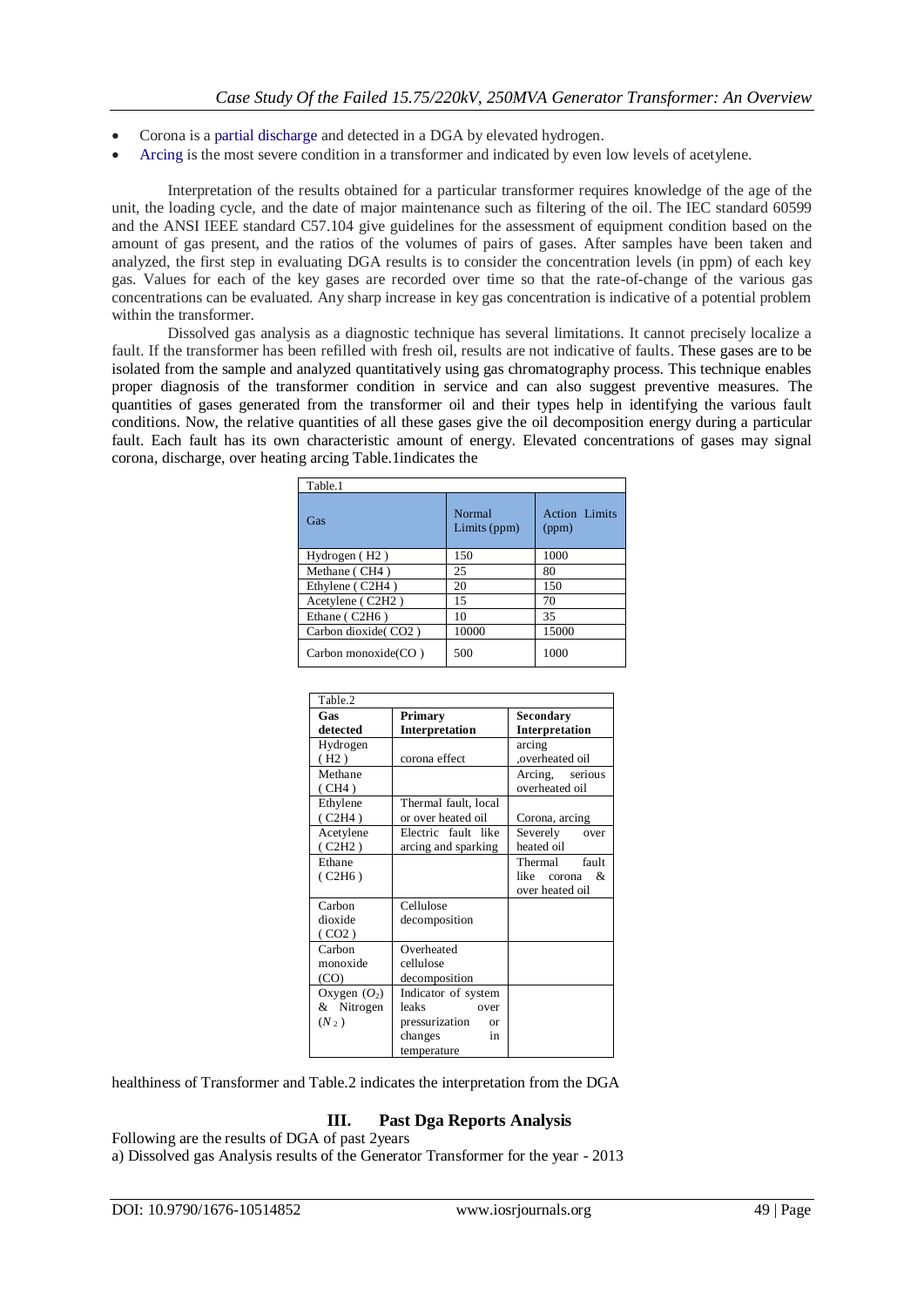|  | Case Study Of the Failed 15.75/220kV, 250MVA Generator Transformer: An Overview |  |  |  |
|--|---------------------------------------------------------------------------------|--|--|--|
|--|---------------------------------------------------------------------------------|--|--|--|

| Table.3                    |                 |                     |                     |
|----------------------------|-----------------|---------------------|---------------------|
| Gases (DGA 2013)           | P <sub>pm</sub> | Normal Limits (ppm) | Action Limits (ppm) |
| Hydrogen (H <sub>2</sub> ) | ND.             | 150                 | 1000                |
| Methane (CH4)              | 1193            | 25                  | 80                  |
| Ethylene (C2H4)            | 2643            | 20                  | 150                 |
| Acetylene (C2H2)           | ND.             | 15                  | 70                  |
| Ethane $(C2H6)$            | 399             | 10                  | 35                  |
| Carbon dioxide(CO2)        | 3794            | 10000               | 15000               |
| Carbon monoxide(CO)        | ND.             | 500                 | 1000                |

As per table gas ppms are above normal values as mentioned in table.1 it was recommended to carry out internal inspection, for this lifting of bell tank was mandatory. But for lifting of bell tank transformer has to be shifted to repair bay for which includes oil draining, dismantling of connected radiator pipe lines, HV bushings, LAs, LV links etc resulting in a very long shut down. So planned for inspection only through the inspection windows provided at sides of Transformer but no hot spot/arcing was observed. Clearance for charging the Transformer was given.

b) Dissolved gas Analysis results of the Generator Transformer for the year – 2014

| Table.4                    |     |                  |                  |
|----------------------------|-----|------------------|------------------|
| Gases (DGA 2014)           | ppm | Normal<br>Limits | Action<br>Limits |
|                            |     | (ppm)            | (ppm)            |
| Hydrogen (H <sub>2</sub> ) | 22. | 150              | 1000             |
| Methane (CH4)              | 144 | 25               | 80               |
| Ethylene (C2H4)            | 215 | 20               | 150              |
| Acetylene(C2H2)            | ND. | 15               | 70               |
| Ethane (C2H6)              | 38  | 10               | 35               |
| Carbon dioxide (CO2)       | 718 | 10000            | 15000            |
| Carbon monoxide (CO)       | 255 | 500              | 1000             |

After DGA there was an increasing trend in gases. Again it was recommended for internal inspection so internal inspection was carried out by lifting the main tank and found arcing at some contacts of B-phase OCTC and these contacts were replaced and transformer was taken into service.

But After running satisfactorily for few months Unit was tripped on Class-A protection i.e. operation of Transformer Buchholtz relay.

Again internal inspection carried out its observed that **inter turns shorting in Y-phase**

#### **IV. Tests**

To know any other damages/ problems following tests are carried out

1.Insulation resistance Test

| IR              | T1(15s)                   | T2(60s)                | PI   |
|-----------------|---------------------------|------------------------|------|
| <b>HV TO E</b>  | $15.4 \,\mathrm{G}\Omega$ | $23.6 \text{ G}\Omega$ | 1.52 |
| LV TO E         | $10\,\mathrm{G}\Omega$    | 15 G $\Omega$          | 1.49 |
| <b>HV TO LV</b> | 13 G $\Omega$             | 19.3 GΩ                | 1.47 |

2.Turns Ratio Test

| R     | Y     | B     |
|-------|-------|-------|
|       |       |       |
| 512.3 | 9.416 | 10.53 |
| 514.3 | 9.289 | 10.41 |
| 516.9 | 9.169 | 10.28 |
| 528   | 9.045 | 10.15 |
| 527.6 | 8.923 | 10.02 |
| 532.6 | 8.805 | 9.896 |
| 534.2 | 8.687 | 9.770 |
| 551.2 | 8.461 | 9.516 |
| 556.3 | 8.456 | 9.518 |
| 564.5 | 8.337 | 9.392 |
| 579.7 | 8.210 | 9.266 |
| 510.3 | 8.115 | 9.135 |
| 510.3 | 8.001 | 9.011 |
| 514.1 | 7.889 | 8.888 |
| 507.4 | 7.776 | 8.765 |
| 522   | 7.667 | 8.641 |
| 531.5 | 7.559 | 8.519 |
|       |       |       |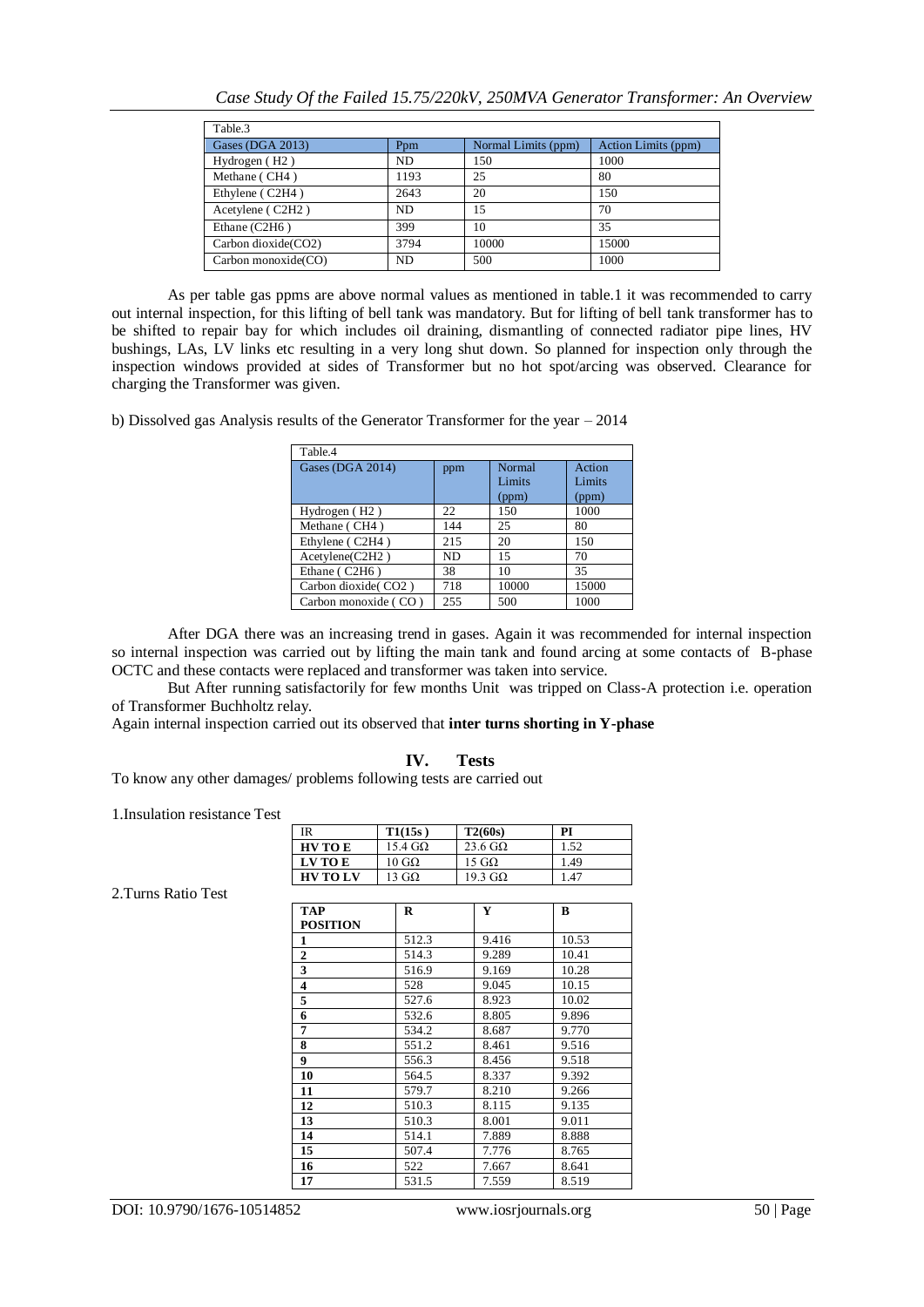#### 3.HV milli amps test Applied  $1\overline{\text{O}}230V$ , 50Hz

| <b>Phase</b> | Tap1   | line      | Tap1   |
|--------------|--------|-----------|--------|
| <b>RN</b>    | 9.26mA | <b>RY</b> | 9.42mA |
| YN           | 133mA  | YΒ        | 133mA  |
| <b>BN</b>    | 9.36mA | BR        | 9.22mA |

4.OC Test: LV side applied : 415V

| <b>Phase</b> | <b>Current</b> |
|--------------|----------------|
|              | 542mA          |
|              | 1.8A           |
|              | 537mA          |

## 5. Magnetizing Balance Test

HV side applied: 415V

| <b>HV SIDE</b>         |             | <b>LV SIDE</b> |       |       |      |
|------------------------|-------------|----------------|-------|-------|------|
| $\mathbf{R}\mathbf{Y}$ | YB          | <b>BR</b>      | rv    | vb    | br   |
| 427                    | 48          | 54.3           | 45.5  | 0.38  | 45   |
| 214                    | <u>9.56</u> | 429            | 23.03 | 0.017 | 23   |
| 420                    | 430         | 850            | 45.4  | 0.38  | 45.7 |

# 6. Winding Resistance Test

(Vector Group Ynd1)

|                | 1 Amps applied  |        | $m\Omega$ | 25 Amps applied |        | $\mu\Omega$ |
|----------------|-----------------|--------|-----------|-----------------|--------|-------------|
| Tap            | $\overline{RN}$ | YN     | BN        | Ry              | yb     | br          |
| $\mathbf{1}$   | 128.35          | 126.81 | 129.32    |                 |        |             |
| $\overline{c}$ | 125.13          | 124.51 | 126.43    |                 |        |             |
| $\overline{3}$ | 122.26          | 122.58 | 123.69    |                 |        |             |
| $\overline{4}$ | 120.38          | 120.02 | 121.78    |                 |        |             |
| 5              | 118.28          | 118.14 | 119.97    |                 |        |             |
| 6              | 115.45          | 115.43 | 117.73    |                 |        |             |
| $\overline{7}$ | 112.67          | 112.59 | 114.41    |                 |        |             |
| 8              | 109.81          | 109.81 | 111.73    |                 |        |             |
| <b>9a</b>      | 106.81          | 106.87 | 108.89    |                 |        |             |
| 9 <sub>b</sub> |                 |        |           | 1002.1          | 1415.3 | 1136.9      |
| 9c             | 106.95          | 106.83 | 108.72    |                 |        |             |
| 10             | 109.97          | 109.69 | 111.72    |                 |        |             |
| 11             | 112.63          | 112.21 | 114.45    |                 |        |             |
| 12             | 115.63          | 115.46 | 117.58    |                 |        |             |
| 13             | 118.31          | 118.12 | 119.91    |                 |        |             |
| 14             | 120.43          | 120.21 | 121.82    |                 |        |             |
| 15             | 122.54          | 122.46 | 123.93    |                 |        |             |
| 16             | 125.51          | 124.98 | 126.66    |                 |        |             |
| 17             | 128.35          | 126.91 | 129.55    |                 |        |             |
|                |                 |        |           |                 |        |             |

# **V. Conclusion:**

The above test results shows abnormal condition of transformer showing inter turn shorting in Y-ph 400kV winding. As Transformers are very important in power system network for power evacuation its our duty to monitor them periodically. Any failure leads to unplanned shutdown causing problems in power system stability. As Power Transformers are very costly, a bad maintenance OR any manufacturing faults leads to